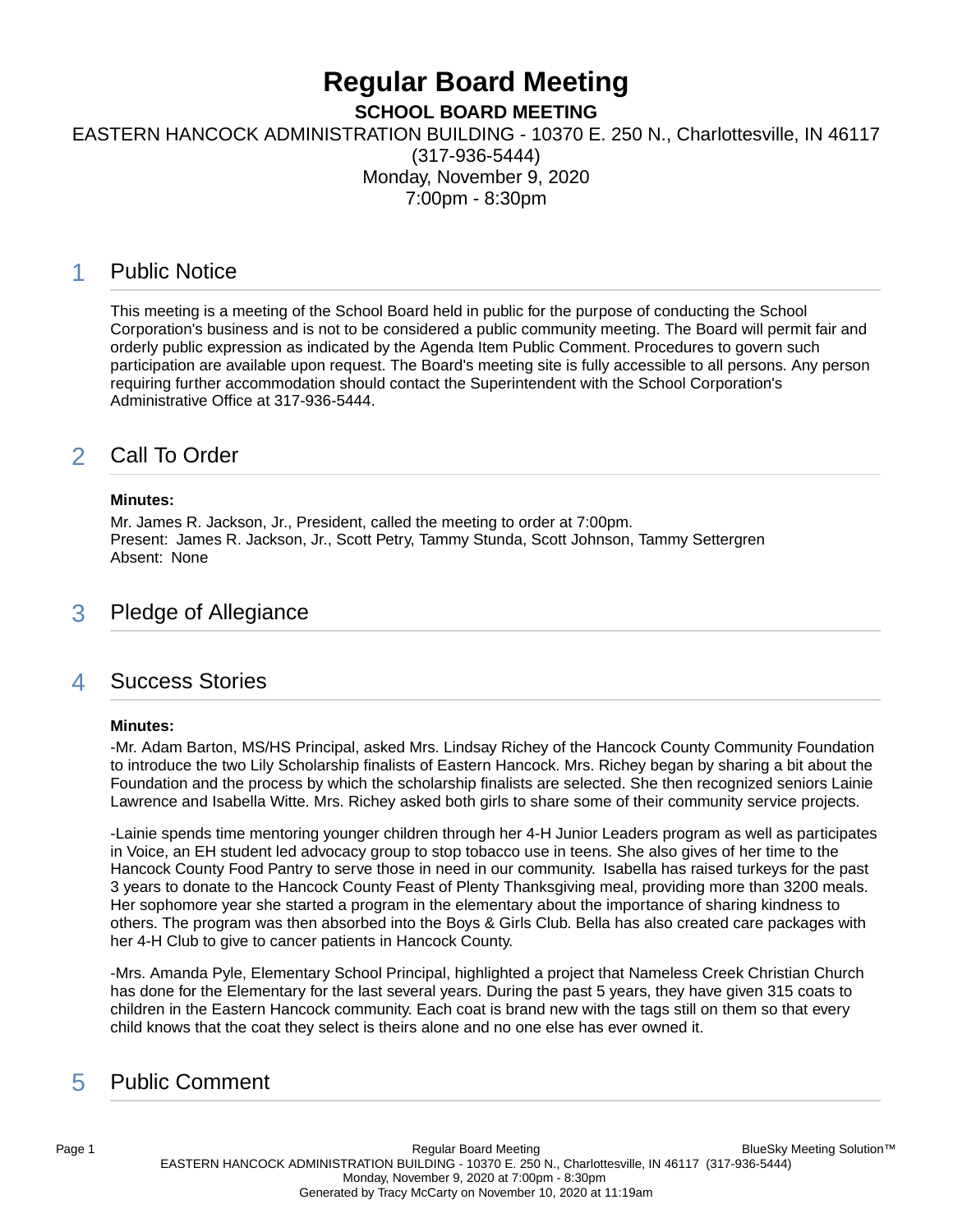#### **Minutes:**

-Mr. Chad Hanna of Shirley, Indiana, expressed his thoughts on the Tentative Master Teacher agreement for 2020-21.

### 6 Consent Agenda

6.1 Minutes of October 12, 2020

### 6.2 Executive Memorandum of October 7, 2020

### 6.3 Transfer Students

**Minutes:** -8 for November

### 6.4 Field Trips

#### **Minutes:**

-Overnight - FFA - FIRE Conf. - Trafalgar - November 20-22, 2020

### 6.5 Substitutes

#### **Minutes:**

-Sub Teacher: Devin Brown

### 6.6 ECA

**Minutes:** -Nothing for November

### 6.7 Certified Staff

#### **Minutes:**

-Retirement - Shawn Gilliland - Choir Teacher - Effective December 18, 2020

### 6.8 Support Staff

#### **Minutes:**

-Retirement - Linda Smith - HS Cafe Manager - Effective November 30, 2020 -Reassignment - Gwen Back - MS&HS Kitchen Manager - Effective December 1, 2020 -New Hire - Michelle Bricker - ES IA (Temp) - Effective October 22, 2020 -Stipend - Kellie Wood - ES Music - 2020-21 School Year -Kitchen Manager Rate Change 2020-21

Page 2 **Page 2** Regular Board Meeting EASTERN HANCOCK ADMINISTRATION BUILDING - 10370 E. 250 N., Charlottesville, IN 46117 (317-936-5444) Monday, November 9, 2020 at 7:00pm - 8:30pm Generated by Tracy McCarty on November 10, 2020 at 11:19am BlueSky Meeting Solution™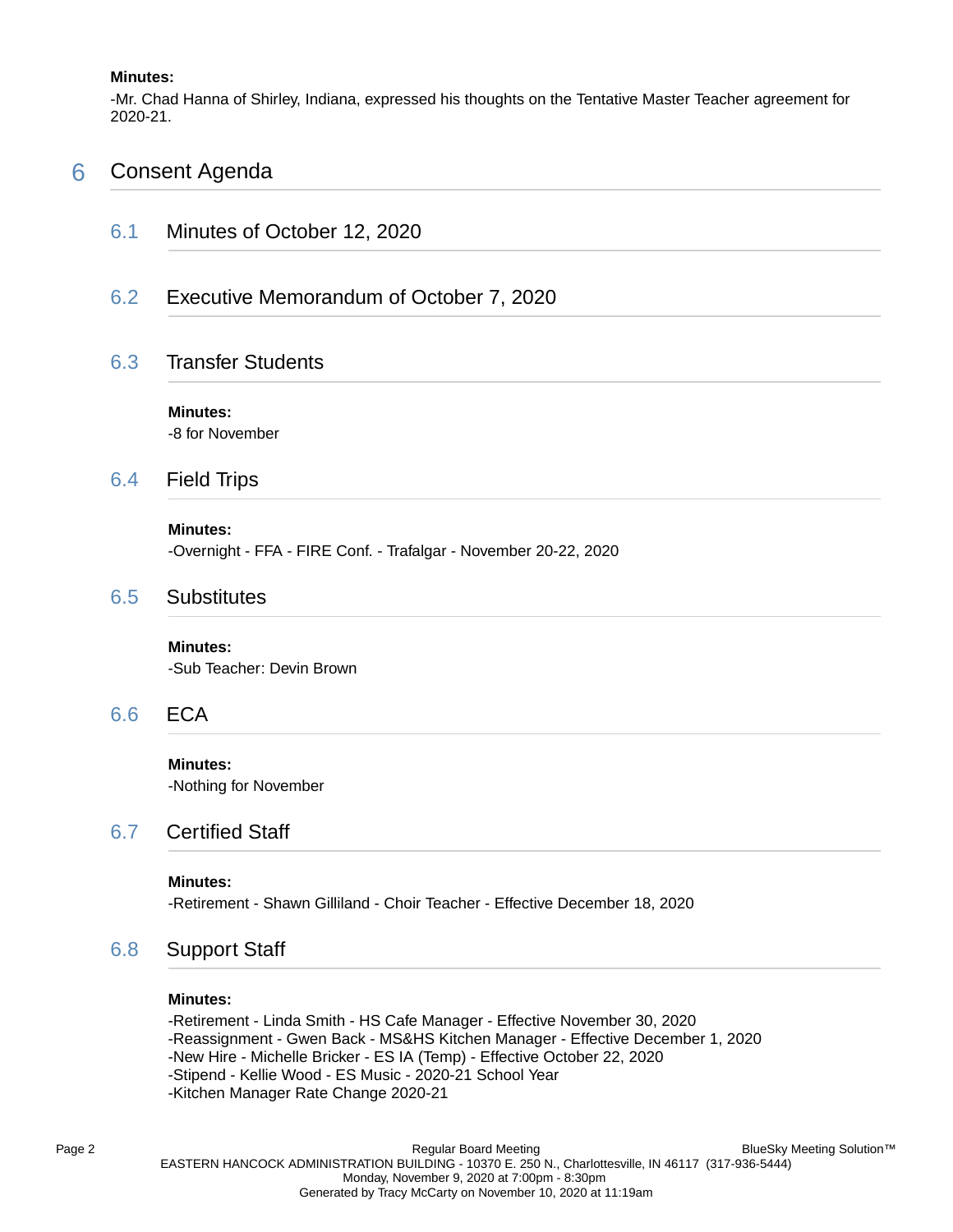-Stipend - Tracy McCarty - Website & Social Media maintenance

### 6.9 Claims

#### **Minutes:**

Prewritten: \$507,700.26 Regular: \$72,065.62 Payroll: \$631,256.46 TOTAL: \$1,211,022.34

Mr. Johnson moved and Mr. Petry seconded a motion to approve the Consent Agenda as presented. Motion carried 5-0.

# 7 Master Teacher Contract 2020-21

#### **Minutes:**

-Mr. David Pfaff, Superintendent, recommended the ratification of the tentative agreement that has been made between the Eastern Hancock Educators' Association and the EH Administration. He applauded them for the cordial, business-like process. A total of \$163,701.85 will be divided equally between the teachers as a stipend in the amount of \$1920.14. The complete 2020-21 Master Teacher Contract can be found on the HR page of the school website.

Mrs. Settergren moved and Mr. Johnson seconded a motion to approve the 2020-21 Master Teacher Contract & stipends as presented. Motion carried 5-0.

## 8 Administrative Contracts 2020-21

#### **Minutes:**

-Mr. Pfaff recommended that administrators receive the same stipend amount as the teachers will receive from the Teacher Contract. He also requested that a contract change & salary increase be given to Mrs. Kelly McKeeman, Director of Special Education, as was stipulated at her initial hiring, once she completes the required coursework agreed upon.

Mr. Petry moved and Mrs. Stunda seconded a motion to approve the 2020-21 Administrative Contract Benefits & Stipends as presented as well as the salary & contract change for Kelly McKeeman contingent upon completed coursework. Motion carried 5-0.

# 9 Proposed Support Staff Pay Rates 2020-21

#### **Minutes:**

-Mr. Pfaff presented a request to offer stipends to classified, hourly staff as well. These stipends are based on \$0.50 times the total number of hours worked per year for each individual staff member. Additional stipends of less than \$500 would also be granted to staff members in managerial positions.

Mr. Johnson moved and Mrs. Settergren seconded a motion to approve the 2020-21 Proposed Support Staff Pay Rates & Stipends as presented. Motion carried 5-0.

# 10 Creation of ES Assistant Principal Administrative Position

#### **Minutes:**